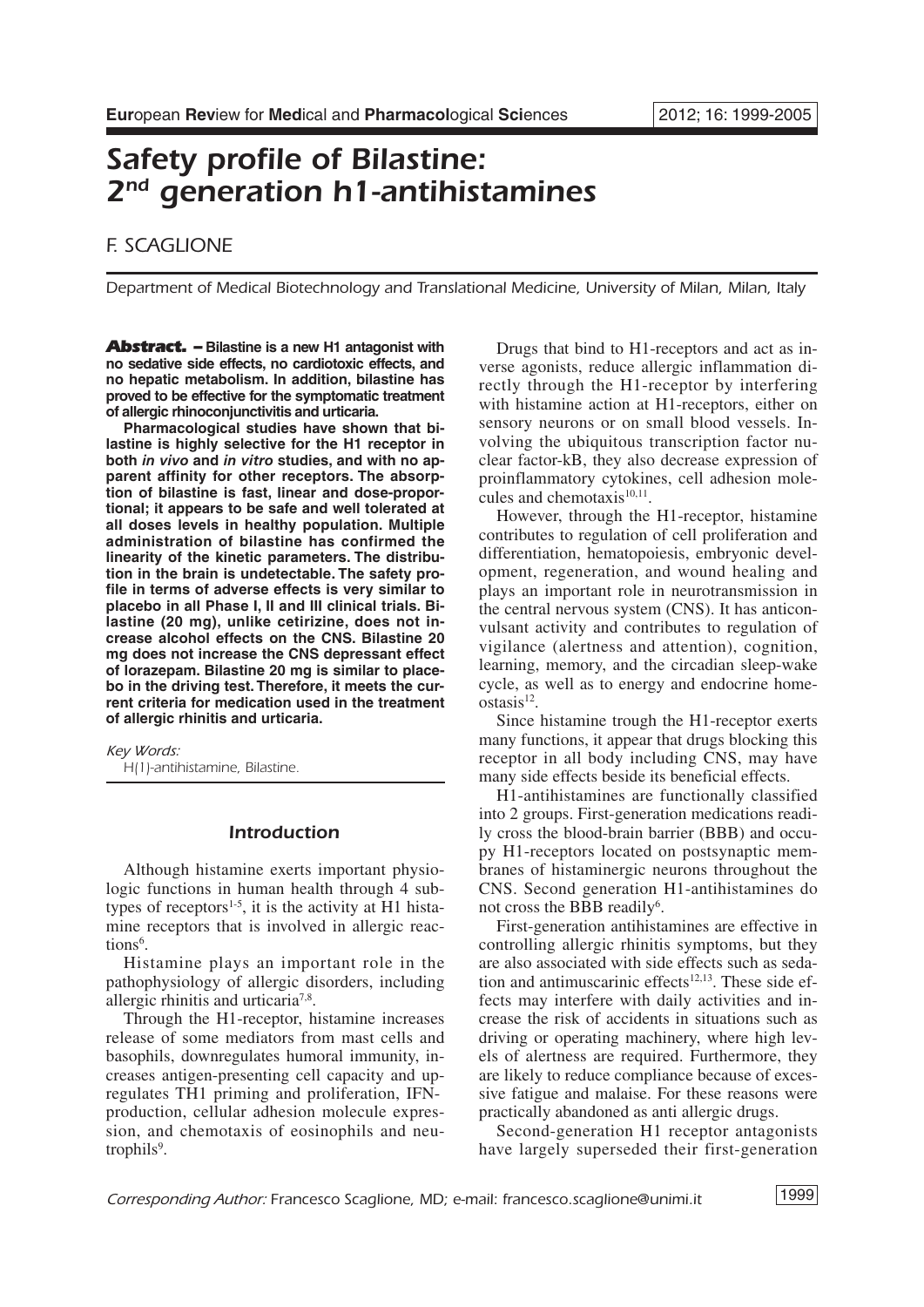counterparts, owing to more favourable pharmacokinetics and reduced (or negligible) sedative effects. The most frequently used second-generation H1-receptor antagonists are desloratadine, loratadine, fexofenadine, cetirizine, levocetirizine and bilastine.

Second-generation antihistamines are less sedating than the first generation agents for their limited penetration across the blood-brain  $barrier<sup>6,14</sup>$ , and a major reason for this is thought to be P-glycoprotein-mediated efflux of the drug from the CNS<sup>15,16</sup>, but also for their less lipid solubility than the first-generation agents<sup>17</sup>. In addition, these new-generation agents are more selective for H1 receptors and, hence, are not associated with adverse events arising from interactions at other receptor types<sup>6</sup>. Finally, their drug-drug, drug-food, and drug–herbal product interactions, if any, are less clinically relevant $14$ .

The main purpose of this report is to evaluate the safety profile of bilastine, the most recent second-generation H1-receptor antagonists introduced in clinical practice. The clinical efficacy of bilastine has recently been assessed<sup>18</sup>, for which will not be extensively evaluated in this report.

# *Bilastine*

Bilastine is a new antihistamine that is not structurally derived from any antihistamines currently on market, nor is it an active metabolite or enantiomer of another antihistamine. From a structural point of view is  $2-[4-(2-(4-(1-(2-\alpha)))]$ ethoxyethyl)-1Hbenzimidazol-2-yl)piperidin-1 yl)ethyl)phenyl]-2-methyl propionic acid, with a molecular weight of 463.6 daltons and a chemical structure similar to piperidinyl-benzimidazole (Figure  $1$ )<sup>19,20</sup>. This chemical structure, with the hydrophilic carboxylic substituent, contributes to the low penetration into CNS. Bilastine is a potent, effective, non-sedating antihistamine, without cardiac toxicity, absence of metabolism, and



*Figure 1.* Chemical structure of Bilastine. The hydrophilic carboxylic substituent, contribute to the low penetration into CNS.

it does not interact with cytochrome P450. Therefore, it meets the current European Academy of Allergy and Clinical Immunology (EAACI) and Allergic Rhinitis and its Impact of Asthma (ARIA) criteria for medication used in the treatment of allergic rhinitis<sup>21</sup>. Bilastine was approved for use in the European Union in  $2010^{22}$ , and is currently being introduced into clinical practice in 28 Countries of the European Union (EU) for the symptomatic treatment of allergic rhinoconjunctivitis (perennial and seasonal) and urticaria in adults and children over 12 years.

#### *Pharmacological Profile*

Pharmacological studies have shown that bilastine is highly selective for the H1-receptor in both *in vivo* and *in vitro* studies, and with no apparent affinity for other receptors.

These preclinical studies provide evidence that bilastine has H1-antihistamine activity, with high specificity for H1-receptors, and poor or no affinity for other receptors such as serotonin, bradykinin, leukotriene D4, calcium, muscarinic M3-receptors, alpha1-adrenoceptors, beta2 adrenoceptors, and H2- and H3-receptors. Moreover, in the *in vitro* Schultz-Dale reaction bilastine demonstrated anti-inflammatory activity<sup>23</sup>.

*In vivo* preclinical studies confirmed those obtained from previously conducted *in vitro* experiments of bilastine, and provide evidence that bilastine possesses antihistaminic as well as antiallergic properties, with similar potency to cetirizine and superior potency to fexofenadine24.

#### *Pharmacokinetics*

Bilastine, studied in single- and multiple-dose trials in healthy volunteers, presents linear pharmacokinetics with regard to maximum plasma concentration (Cmax) and area under the plasma concentration-time curve (AUC) in the dose range studied (2.5 to 220 mg), with a low interindividual variability. The drug is rapidly absorbed after oral administration with a time to maximum plasma concentration of around 1 hour. No drug accumulation was observed with repeated bilastine administration. The mean value of bilastine oral bioavailability was found about  $61\%^{24}$ . In a population pharmacokinetic model the predicted median value for Cmax was 220 ng/mL, and the apparent volume of distribution was 59.2 L for the central compartment and 30.2 L for the peripheral compartment. At therapeutic doses bilastine is 84-90% bound to plasma proteins<sup>25,26</sup>, and the mean AUC from time zero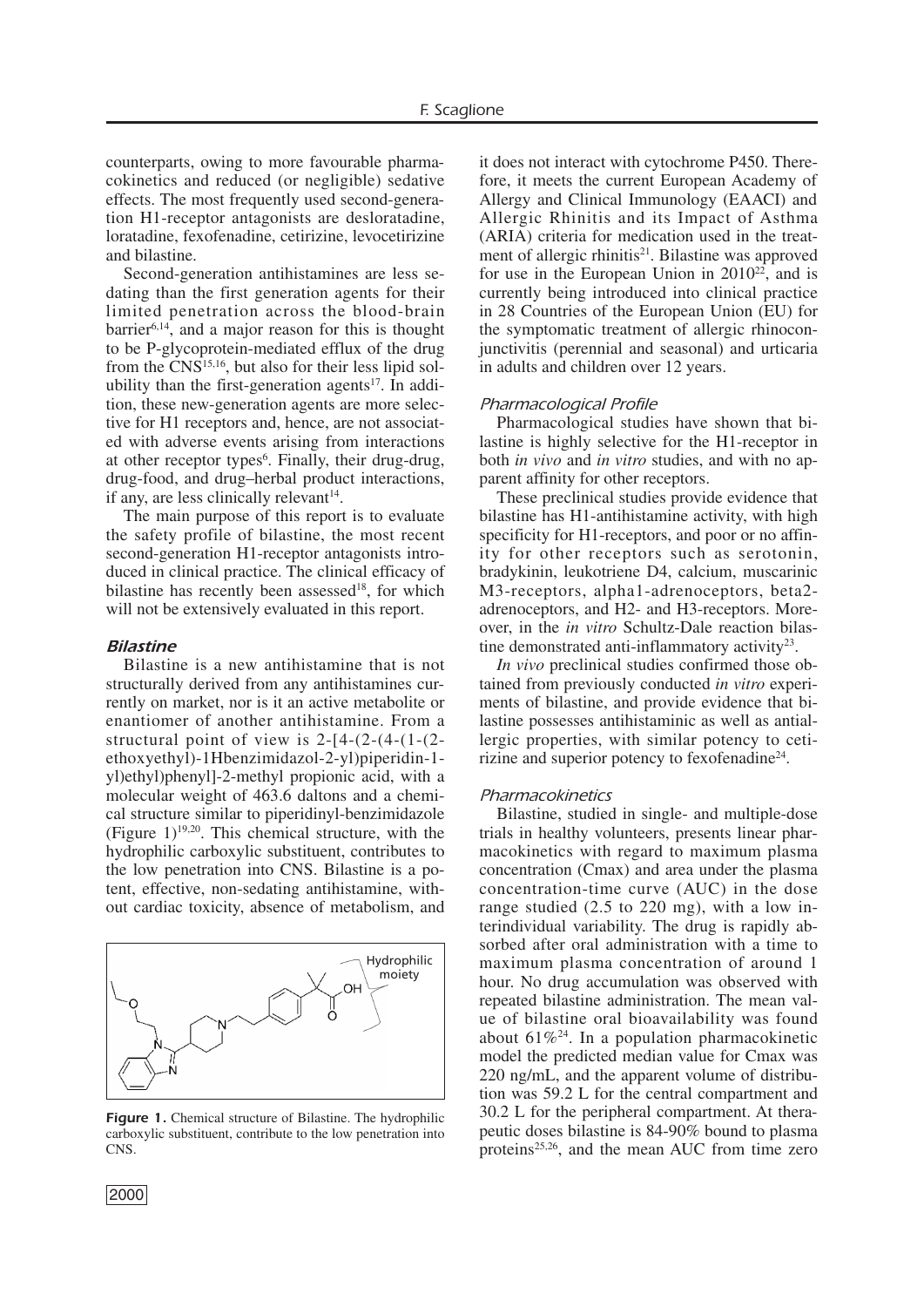to 24 hours was 990 ngh/mL after a single 20 mg dose of bilastine in 48 healthy volunteers<sup>27</sup>.

Bilastine is a substrate of P-glycoprotein (P-gp) and organic anion transporter inhibitor (OATP)-  $1A2^{12,13}$ . Bilastine does not appear to be a substrate of the transporter BCRP or renal transporters OCT2, OAT1 and OAT3. Based on *in vitro* studies, bilastine is not expected to inhibit the following transporters in the systemic circulation: P-gp, MRP2, BCRP, BSEP, OATP1B1, OATP1B3, OATP2B1, OAT1, OAT3, OCT1, OCT2, and NTCP, since only mild inhibition was detected for P-gp, OATP2B1 and OCT1, with an estimated  $IC_{50}$ 300 µM, much higher than the calculated clinical plasma Cmax and, therefore, these interactions will not be clinically relevant. However, the inhibition by bilastine of transporters present in the intestinal mucosa, e.g.  $P$ -gp, cannot be excluded<sup>28</sup>.

Bilastine is not metabolized and not induces or inhibits activity of CYP450 isoenzymes in *in vitro* studies.

In healthy volunteers, after administration of a single dose of 20 mg 14C-bilastine, almost 95% of the administered dose was recovered in urine  $(28.3\%)$  and faeces  $(66.5\%)$  as unchanged bilastine, confirming that bilastine is not significantly metabolized in humans. The mean elimination half-life calculated in healthy volunteers was 14.5 h and the apparent total plasma clearance is 18.1L/h (population pharmacokinetic model estimates)<sup>29-31</sup>.

# *Safety in Clinical Trials*

As mentioned above, the complete clinical evaluation of bilastine is out of this review. Here, the summary is reported. The clinical efficacy of bilastine in allergic rhinitis (AR) and urticaria has been assessed in a number of clinical trials in which over 4,600 patients were involved (32). In all of these studies bilastine was compared with placebo and another second-generation antihistamine with confirmed efficacy. There were no significant differences in primary endpoint results between bilastine and any of the active comparators used in these trials (i.e. cetirizine, levocetirizine and desloratadine $18$ .

In one of the first studies performed under controlled conditions of allergen exposure and time of exposure with sensitised volunteers using the Vienna Challenge Chamber, bilastine 20 mg shows similar efficacy to that of cetirizine 10 mg for the relief of symptomatic seasonal AR (SAR). The duration of the effect of both compounds was higher than that of fexofenadine at a dose of  $120 \text{ m}g^{33}$ .

The type and frequency of adverse events, tolerability, and general safety of treatment were evaluated in all clinical trials.

Bilastine was generally well tolerated in patients with seasonal or perennial allergic rhinitis or chronic urticaria<sup>34-37</sup>.

The overall prevalence of treatment-related adverse events was 15-30% and 19-28% in bilastine and in placebo recipients respectively34-37. The most frequently reported adverse events associated with bilastine were headache, somnolence, fatigue and dizziness<sup>34-37</sup>. The adverse events that were at least possibly related to bilastine occurred at a frequency of about 0.5%. No serious adverse events or deaths were reported in clinical studies<sup>34-37</sup>. No clinically significant changes in any laboratory parameters, ECG recordings or vital sign measurements were observed in bilastine recipients.

The nature and occurrence of adverse events appeared similar between bilastine and the active comparator for each study, with headache and somnolence being the most frequently occurring adverse events in all treatment arms<sup>34-37</sup>. However, in one study, the appearance of treatment-related adverse events, somnolence and fatigue were significantly lower in bilastine than cetirizine recipients $35$  showing that the tolerability of bilastine appeared more favourable than that of cetirizine. Additionally, in a pooled analysis the treatment-related somnolence occurred at a significantly lower rate in bilastine than cetirizine recipients  $[3.52\% \text{ vs } 7.58\% - (p < 0.0001)],$ while occurred in a similar proportion in bilastine and placebo recipients<sup>38</sup>.

The Table I offers a summary of the most frequent adverse events reported during the clinical trials carried out with bilastine compared to desloratadine or cetirizine<sup>32</sup>.

### *Organ Related Tolerability*

From the point of view of drug safety, absence, or only minimum presence of adverse CNS, or cardiac effects are the requirements any new antihistamine must fulfill.

#### *CNS Tolerability*

A double-blind, cross-over placebo-controlled study compared the effects upon the CNS of three different doses of bilastine (20, 40 and 80 mg) once a day after 7 consecutive days, using hydroxyzine as a positive control<sup>39</sup>. Objective evaluations of motor activity, perception, attention and associative integration were performed,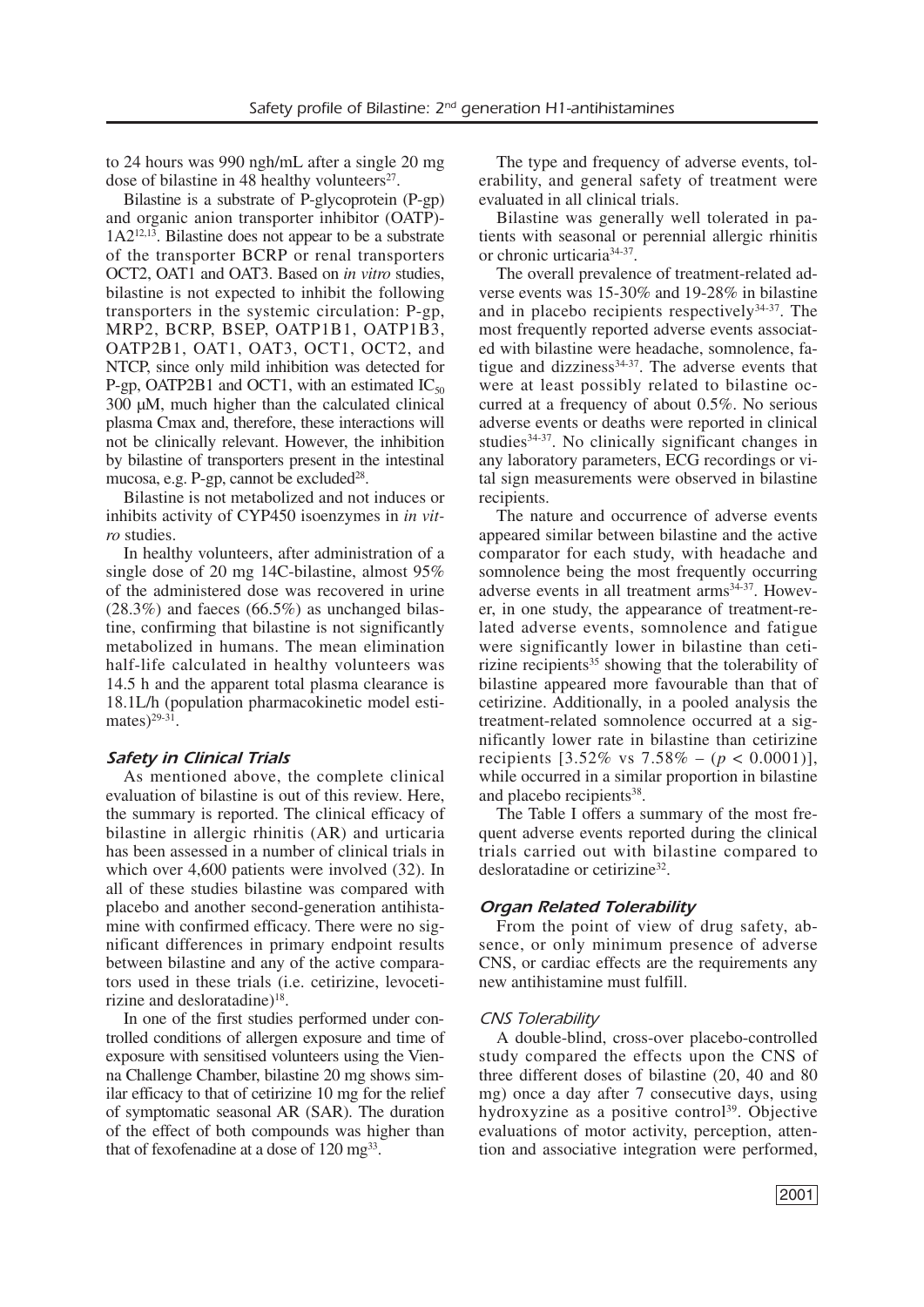| $6.4\%$ (101/1573)<br>$p < 0.05*$ |
|-----------------------------------|
| $p < 0.05*$<br>$p < 0.05*$        |
| N.S.<br>N.S.                      |
|                                   |

*Table I.* Most frequent adverse events reported during the clinical trials carried out with bilastine and comparators. Bilastine exhibited a statistically significant better profile of adverse events than cetirizine<sup>32</sup>.

\*vs cetirizine.

as well as the subjective changes in mood state through a visual analogue scale and an specific questionnaire. Bilastine at the dose of 20 mg, used in clinical practice, showed no significant differences versus placebo. The 40 mg dose induced subjective drowsiness, but no objective alterations in the psychomotor tests were observed. Only the 80 mg dose (i.e. 4 times the recommended dose) caused a discrete impairment of the psychomotor test results. Thus, the 20 mg dose was seen to be completely safe as regards the adverse effects upon the CNS.

#### *Interaction with Alcohol*

It is well known that alcohol potentiates the effects of first-generation antihistamines upon subjective drowsiness and psychomotor skills. In the case of bilastine, a double-blind, cross-over placebo-controlled study was carried out to evaluate the interaction of two different doses of bilastine (20 and 80 mg) with alcohol (0.8 g/kg), together with two comparator drugs (cetirizine 10 mg and hydroxyzine  $25 \text{ mg})^{40}$ . The effect of 20 mg of bilastine plus alcohol was equivalent to that obtained by placebo with alcohol, while cetirizine 10 mg, and hydroxyzine 25 mg enhanced significantly the effects of alcohol. At the dose of 80 mg bilastine enhanced significantly the effects of alcohol similar to cetirizine 10 mg, and hydroxyzine 25 mg.

#### *Interaction with Benzodiazepines*

First-generation antihistamines interact with benzodiazepines, increasing their sedative effects. However, this phenomenon is not observed with second-generation antihistamines. Bilastine 20 mg, in the context of a double-blind, crossover placebo-controlled study, did not increase the central depressant effects of 3 mg of lorazepam in either single or multiple administration during 8 consecutive days $41$ .

# *Effects on the Ability to Drive*

The effect of bilastine on the ability to drive was evaluated in a recent double-blind, crossover placebo-controlled study<sup>42</sup>. Two doses of bilastine (20 and 40 mg) were compared with hydroxyzine 50 mg as positive control, in single and multiple administration during 8 consecutive days. The primary endpoint of this study was the Deviation of the Lateral Position, which is a measure of vehicle zigzagging. Bilastine, in contrast to hydroxyzine, induced no alterations in the ability to drive and both the 20 mg and the 40 mg dose were seen to be safe in single and repeated administration.

#### *Cardiovascular Safety*

Some studies have demonstrated the cardiovascular safety of bilastine using doses up to ten times the therapeutic dose in healthy volunteers with results not very different from those of the placebo controls. Single doses of bilastine up to 220 mg and multiple doses up to 200 mg (10 times higher than the therapeutic dose) during 7 days did not result in a statistically significant QT/QTc interval prolongation as compared with results from baseline vs. placebo<sup>32</sup>.

Another study<sup>43</sup> investigates, according with the International Conference of Harmonisation (ICH) E14 guideline, whether a composite ECG measure of T-wave morphology (Morphology Combination Score [MCS]) can be used together with the heart rate corrected QT interval (QTc) to exclude clinically relevant repolarization effects of bilastine. The study showed that there were no effects of bilastine monotherapy (20 and 100 mg) on MCS or QTc at those study times where the bilastine plasma concentrations were highest. MCS changes for bilastine monotherapy did not exceed the normal intrasubject variance of T-wave shapes for triplicate ECG recordings. Authors concluded that bilastine, at therapeutic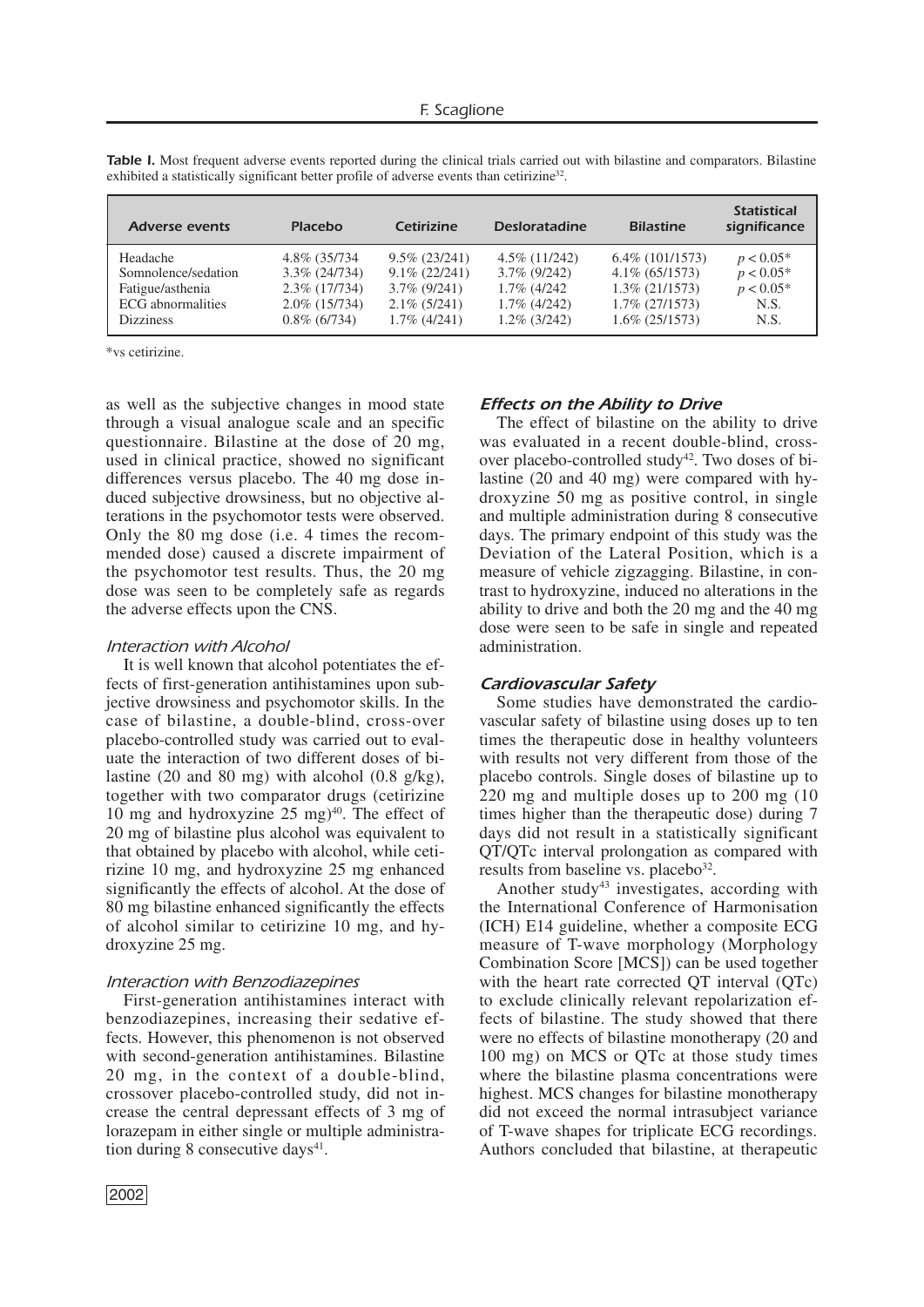and supratherapeutic dosages, does not induce any effects on T-wave morphology or QTc.

The safe cardiac profile was confirmed in another recent study<sup>44</sup> where the effect of bilastine multiple-dose on cardiac repolarization was evaluated in 30 healthy subjects. The study compared bilastine at therapeutic and supratherapeutic doses (20 mg and 100 mg once daily, respectively), with placebo, active control (400 mg moxifloxacin), and bilastine 20 mg administered with ketoconazole 400 mg. Bilastine did not clinically significantly increase QTc intervals at therapeutic and supratherapeutic doses. Although a statistically significant QT prolongation was observed after the concomitant administration of bilastine and ketoconazole, it was most likely related to ketoconazole as no PK-QT relationship with bilastine alone at 20 mg and 100 mg was observed.

These studies confirm the absence of any effect for bilastine on cardiac repolarization.

# *Reasons that May Explain the Higher Safety of Bilastine*

Bilastine is a new second generation H-1 antihistamine with similar efficacy of desloratadine and cetirizine but with better tolerability, at least compared to the latter.

Several pharmacological properties of bilastine may explain this property.

*Selectivity:* Binding studies performed in animal tissues with a high density of H1-receptors show that bilastine has a moderate-high affinity for histamine H1-receptors, with values 3 times higher than those of cetirizine and 5 times higher than those of fexofenadine. These studies have also revealed that at a high concentration, bilastine does not show affinity for the 30 other receptors that have been assessed (including muscarinic receptors), nor for the other histamine receptor subtypes H2, H3 and H4. Bilastine binds specifically and selectively to histamine H1-receptor<sup>23,24</sup>.

*CNS penetration:* The tissue distribution of bilastine has been examined in three types of mice using whole body autoradiography, no detectable drug levels being seen in the CNS in any of them at the different measured time points between 15 minutes and 336 hours after the administration of 20 mg/kg of bilastine<sup>45</sup>.

Moreover, 2 hours after administration of oral 14C-bilastine 20 mg/kg to rats, no radioactivity was observed in the brain while diffuse radioactivity was detected throughout the peripheral tissues, particularly in the gastrointestinal system and liver<sup>19</sup>.

Bilastine may have a limited penetration across the blood-brain barrier because it is a good P-glycoprotein substrate<sup>15</sup>, additionally the relative high molecular weight (Table II), the relative lower lipophilicity may play a role.

*Metabolism:* Bilastine metabolism has been studied by *in vitro* incubation with hepatic microsomes, and human and other species hepatocytes. Bilastine does not induce the enzymatic activity of CYP450 family (CYP2B6, CYP2A6, CYP2C8, CYP2C19, CPY3A4, CYP1A2, CYP2C9 and CYP2E1). No interaction clinically relevant can be expected between bilastine and drugs or food29. Even if the metabolism is not directly involved in CNS tolerability, the expected absence of interaction with drugs affecting the CNS may contribute to the safety of bilastine.

# *Conclusions*

Bilastine is a new second-generation antihistamine with a better pharmacological profile compared to other second generation H1-antihistamine. Clinical efficacy at a dose of 20 mg for the treatment of allergic rhinoconjunctivitis (perennial and seasonal) and urticaria has been demonstrated and it is similar to cetirizine. Therefore, bilastine appeared more safer than cetirizine in terms of adverse effects upon the CNS. The imaging studies having revealed no penetration into the CNS and no significant differences have been observed versus placebo in terms of the objective psychomotor test results or subjective assessments of drowsiness. Likewise, bilastine does not interact with alcohol, and does not enhance the central depressant effect of lorazepam. Regarding the ability to drive, a dose of up to 40 mg (i.e. twice the standard recommended dose) has been shown to be safe for the patient, is well tolerated, without objective alterations in driving ability. These characteristics define bilastine as an interesting drug from the therapeutic perspective and extremely safe regarding CNS effects.

*Table II.* Molar mass (molecular weight) of some secondgeneration H1-antihistamines.

| <b>Drug</b>      | Molar mass $(q \text{ mol}^1)$ |
|------------------|--------------------------------|
| Desloratadine    | 310.82                         |
| Loratadine       | 382.88                         |
| Cetirizine       | 388.89                         |
| <b>Bilastine</b> | 463.6                          |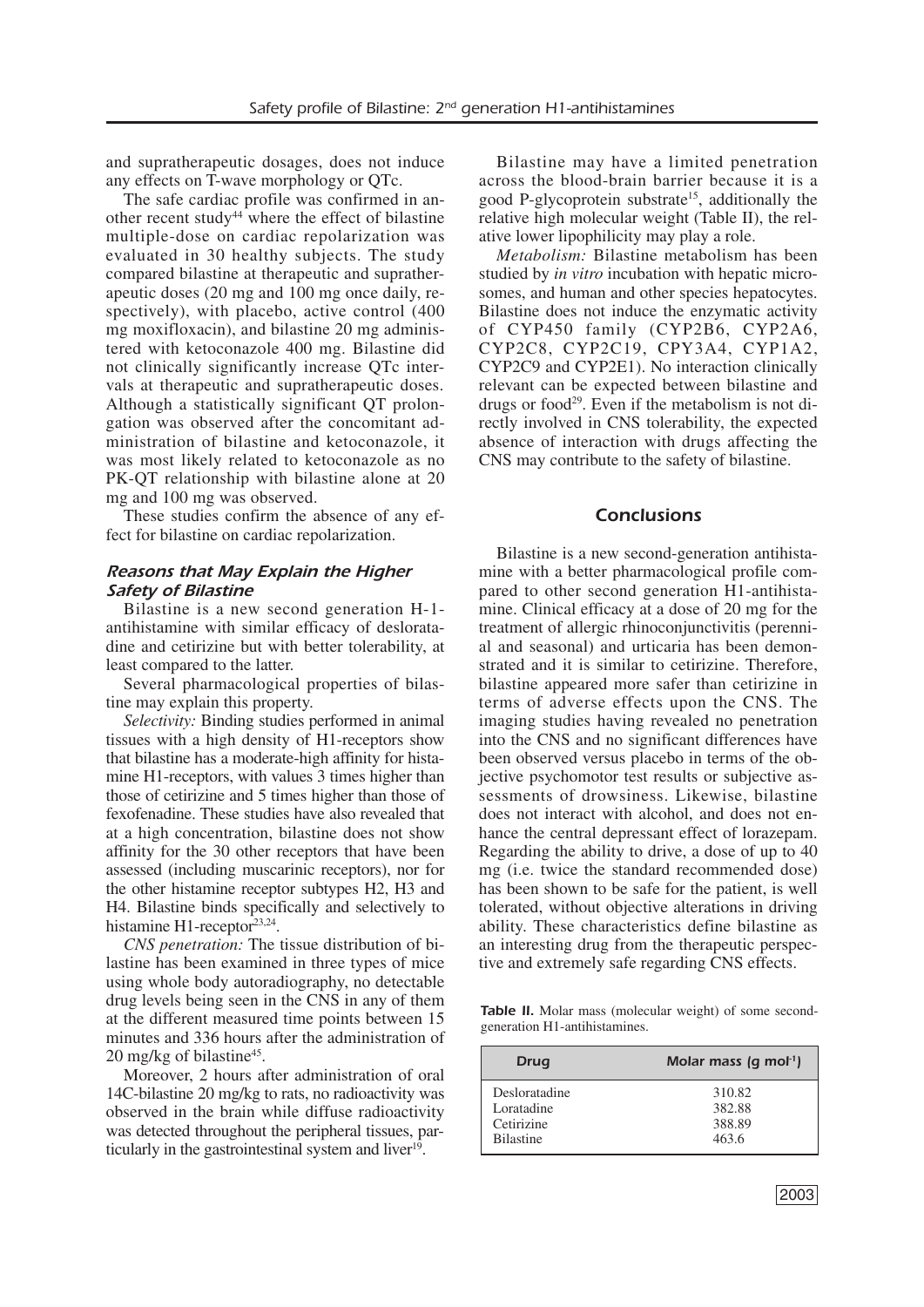#### *References*

- 1) *GANTZ I, SCHAFFER M, DELVALLE J, LOGSDON C, CAMP-BELL V, UHLER M, YAMADA T*. Molecular cloning of a gene encoding the histamine H2 receptor. Proc Natl Acad Sci U S A 1991; 88: 429-433.
- 2) *DE BACKER MD, GOMMEREN W, MOEREELS H, NOBELS G, VAN GOMPEL P, LEYSEN JE, LUYTEN WH*. Genomic cloning, heterologous expression and pharmacological characterization of a human histamine H1 receptor. Biochem Biophys Res Commun 1993; 197: 1601-1608.
- 3) *LOVENBERG TW, ROLAND BL, WILSON SJ, JIANG X, PYATI J, HUVAR A, JACKSON MR, ERLANDER MG*. Cloning and functional expression of the human histamine H3 receptor. Mol Pharmacol 1999; 55: 1101-1017.
- 4) *ODA T, MORIKAWA N, SAITO Y, MASUHO Y, MATSUMOTO S*. Molecular cloning and characterization of a novel type of histamine receptor preferentially expressed in leukocytes. J Biol Chem 2000; 275: 36781-36786.
- 5) *LEURS R, VISCHER HF, WIJTMANS M, DE ESCH IJP*. En route to new blockbuster antihistamines:surveying the offspring of the expanding histamine receptor family. Trends Pharmacol Sci 2011; 32: 250-257.
- 6) Simons FER, Simons KJ. Histamine and H1-antihistamines: celebrating a century of progress. J Allergy Clin Immunol 2011; 128: 1139-1150.
- 7) *BOUSQUET J, VAN CAUWENBERGE P, KHALTAEV N.* Allergic rhinitis and its impact on asthma. J Allergy Clin Immunol 2001; 108(5 Suppl. 1): s147-334.
- 8) *WEDI B.* Urticaria. J Dtsch Dermatol Ges 2008; 6: 306-317.
- 9) *SIMONS FER*. Advances in H1-antihistamines. N Engl J Med 2004; 351: 2203-2217.
- 10) *NIJMEIJER S, LEURS R, VISCHER HF.* Constitutive activity of the histamine H(1)receptor. Methods Enzymol 2010; 484: 127-147.
- 11) *BAKKER RA, SCHOONUS SB, SMIT MJ, TIMMERMAN H, LEURS R*. Histamine H1-receptor activation of nuclear factor-kB: roles for Gbg- and Gaq/11-subunits in constitutive and agonist-mediated signaling. Mol Pharmacol 2001; 60: 1133-1142.
- 12) *YANAI K, ZHANG D, TASHIRO M, YOSHIKAWA T, NAGANU-MA F, HARADA R, NAKAMURA T, SHIBUYA K, OKAMURA N*. Positron emission tomography evaluation of sedative properties of antihistamines. Expert Opin Drug Saf 2011; 10: 613-622.
- 13) *ZHANG D, TASHIRO M, SHIBUYA K, OKAMURA N, FUNAKI Y, YOSHIKAWA T, KATO M, YANAL K*. Next-day residual sedative effect after nighttime administration of an over-the-counter antihistamine sleep aid, diphenhydramine, measured by positron emission tomography. J Clin Psychopharmacol 2010; 30: 694-701.
- 14) *DEVILLIER P, ROCHE N, FAISY C*. Clinical pharmacokinetics and pharmacodynamics of desloratadine, fexofenadine and levocetirizine: a comparative review. Clin Pharmacokinet 2008; 47: 217-230.
- 15) *OBRADOVIC T, DOBSON GG, SHINGAKI T, KUNGU T, HI-DALGO IJ.* Assessment of the first and second gen-

eration antihistamines brain penetration and role of P-glycoprotein. Pharm Res 2007; 24: 318-327.

- 16) *CHEN C, HANSON E, WATSON JW, LEE JS*. P-glycoprotein limits the brain penetration of nonsedating but not sedating H1-antagonists. Drug Metab Dispos 2003; 31: 312-318.
- 17) *LIEBERMAN P.* Histamine, antihistamines, and the central nervous system. Allergy Asthma Proc 2009; 30: 482-486.
- 18) *CARTER NJ*. Bilastine in allergic rhinitis and urticaria. Drugs 2012; 72: 1257-1269.
- 19) *CHURCH MK.* Safety and efficacy of bilastine: a new H(1)-antihistamine for the treatment of allergic rhinoconjunctivitis and urticaria. Expert Opin Drug Saf 2011; 10: 779-793.
- 20) *JAUREGIZAR N, DE LA FUENTE L, LUCERO ML, SO-LOGUREN A, LEAL N, RODRIGUEZ M*. Pharmacokineticpharmacodynamic modelling of the antihistaminic (H1) effect of bilastine. Clin Pharmacokinet 2009; 48: 543-554.
- 21) *BOUSQUET J, ANSÓTEGUI I, CANONICA GW, ZUBERBIER T, BAENA-CAGNANI CE, BACHERT C, CRUZ AA, GONZÁLEZ SN, KUNA P, MORAIS-ALMEIDA M, MULLOL J, RYAN DP, SÁNCHEZ-BORGES M, VALIENTE R, CHURCH MK*. Establishing the place in therapy of bilastine in the treatment of allergic rhinitis according to ARIA: evidence review. Curr Med Res Opin 2012; 28: 131-139.
- 22) Cumulative Nce introduction index, 1983-2010. Annual Reports in Medicinal Chemistry. Ann Rep Med Chem 2011; 46: 531.
- 23) *CORCÓSTEGUI R, LABEAGA L, INNERÁRITY A, BERISA A, ORJALES A.* Preclinical pharmacology of bilastine, a new selective histamine H1 receptor antagonist: receptor selectivity and in vitro antihistaminic activity. Drugs R D 2005; 6: 371-384.
- 24) *CORCÓSTEGUI R, LABEAGA L, INNERÁRITY A, BERISA A, OR-JALES A.* In vivo pharmacological characterisation of bilastine, a potent and selective histamine H1 receptor antagonist. Drugs R D 2006; 7: 219-231.
- 25) *JAUREGIZAR N, DE LA FUENTE L, LUCERO ML, SO-LOGUREN A, LEAL N, RODRÍGUEZ M.* Pharmacokineticpharmacodynamic modelling of the antihistaminic (H1) effect of Bilastine. Clin Pharmacokinet 2009; 48: 543-554.
- 26) *CHURCH MK*. Safety and efficacy of bilastine: a new H1-antihistamine for the treatment of allergic rhinoconjunctivitis and urticaria. Expert Opin Drug Saf 2011; 10: 779-793.
- 27) *CREAN CS, ROUPE KR, SOLOGUREN A, et al.* The pharmacokineticsof bilastine after single and 14 days once daily administration [abstract no. P252]. Basic Clin Pharmacol Toxicol 2007; 101(Suppl. 1): 148.
- 28) *JÁUREGUI I, GARCÍA-LIRIO E, SORIANO, ANA M, GAMBOA PM, ANTÉPARA I*. An overview of the novel H1-antihistamine bilastine in allergic rhinitis and urticaria. Expert Review of Clinical Immunology 2012; 8: 33-41.
- 29) *LUCERO ML, GONZALO A, MUMFORD R, BETANZOS M, ALEJANDRO A*. An overview of bilastine metabolism during preclinical investigations. Drug Chem Toxicol 2012; 35(Suppl 1): 18-24.